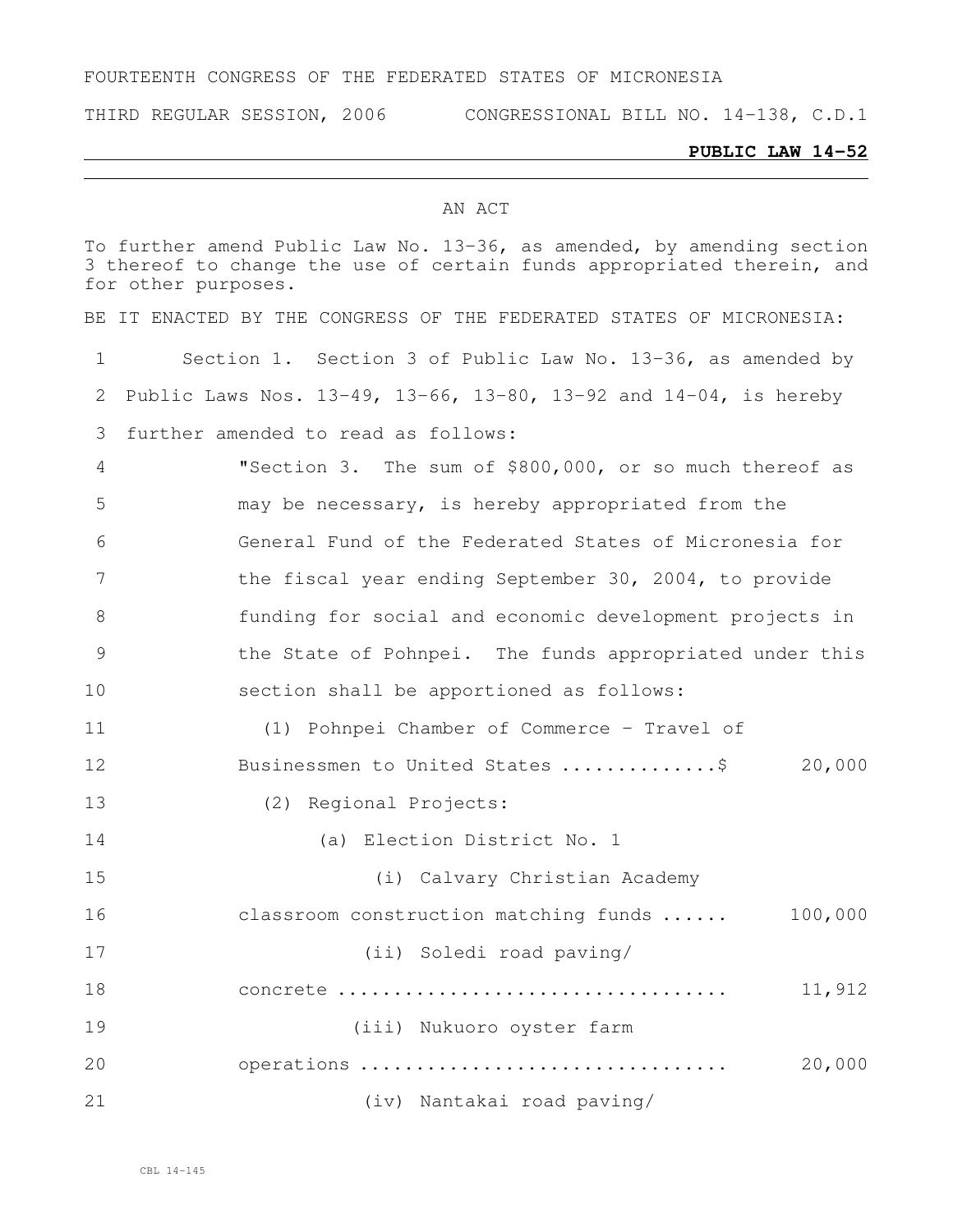| $\mathbf 1$     |                                 | 14,734 |
|-----------------|---------------------------------|--------|
| 2               | (v) Sekere youth center         | 10,000 |
| 3               | (vi) Election District No. 1    |        |
| 4               | operations                      | 43,354 |
| 5               | (vii) Upper Ipwal Road          |        |
| 6               | construction                    | 50,000 |
| $7\phantom{.0}$ | (viii) Lewetik and Tomwara Road |        |
| $8\,$           | improvement                     | 10,000 |
| $\mathcal{G}$   | (b) Election District No. 2     |        |
| 10              | (i) Kinakapw farm road          |        |
| 11              | improvement                     | 18,000 |
| 12              | (ii) Nankepira new secondary    |        |
| 13              |                                 | 18,000 |
| 14              | (iii) Nan Pahlap new secondary  |        |
| 15              | road construction               | 18,500 |
| 16              | (iv) Dolitik new secondary      |        |
| 17              |                                 | 10,000 |
| 18              | (v) Vocational training         | 5,000  |
| 19              | (vi) Kitti agriculture fair     | 15,000 |
| 20              | (vii) Kitti Municipality new    |        |
| 21              | office furniture                | 17,000 |
| 22              | (viii) Two elementary school    |        |
| 23              |                                 | 3,500  |
| 24              | (ix) Water delivery services    | 15,000 |
| 25              | (x) Project management          | 65,000 |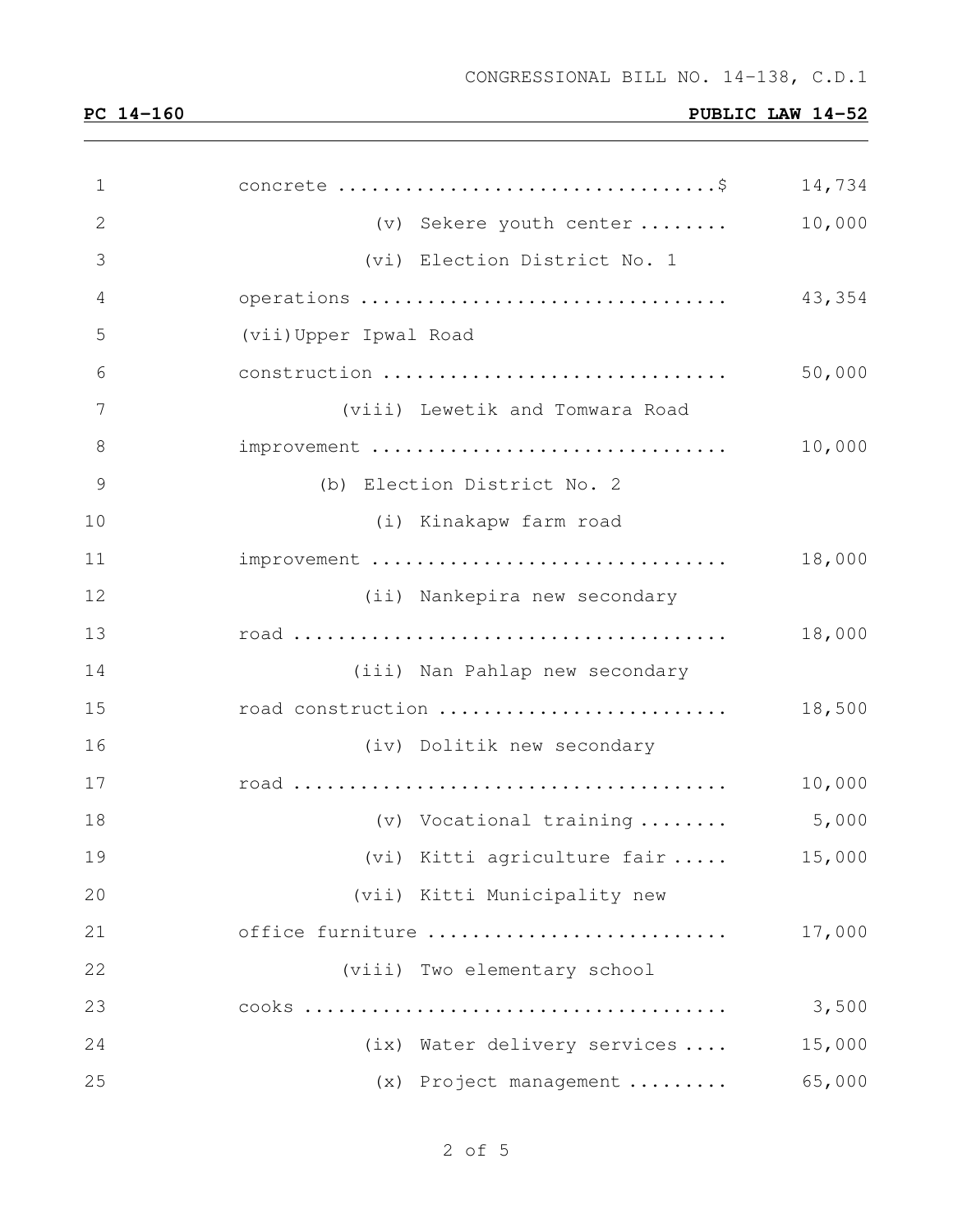| $\mathbf 1$    | (xi) Uhmwe/Kepinmweli secondary            |        |
|----------------|--------------------------------------------|--------|
| $\mathbf{2}$   | road improvement \$                        | 14,000 |
| 3              | $(xii)$ Mesisou secondary road             | 10,000 |
| $\overline{4}$ | (xiii) Nan Pohnmweli secondary             |        |
| 5              |                                            | $-0-$  |
| 6              | (xiv) Nan Kepine Bridge                    | 8,000  |
| 7              | (xv) Areu Powe secondary road              |        |
| 8              | improvement                                | 5,000  |
| 9              | (xvi) Mand Development Authority.          | $-0-$  |
| 10             | (xvii) Mand (Section VII) 50 <sup>th</sup> |        |
| 11             | anniversary                                | 7,000  |
| 12             | (xviii) Civic Center new subsection        | 12,000 |
| 13             | (xix) Madolenihmw Agriculture Fair         |        |
| 14             |                                            | 4,000  |
| 15             | (xx) Pohnpahntamw new secondary            |        |
| 16             |                                            | 5,000  |
| 17             | (xxi) Wone Elementary School               |        |
| 18             | cafeteria                                  | $-0-$  |
| 19             | (xxii) Senpehn Youth Artisanal             |        |
| 20             | Fisheries                                  | 10,000 |
| 21             | (c) Election District No. 3                |        |
| 22             | (i) Palipowe Nett road                     |        |
| 23             | improvement and pave                       | 40,000 |
| 24             | (ii) Nett Roads Improvement                | 15,000 |
| 25             | (iii) U public projects needs              |        |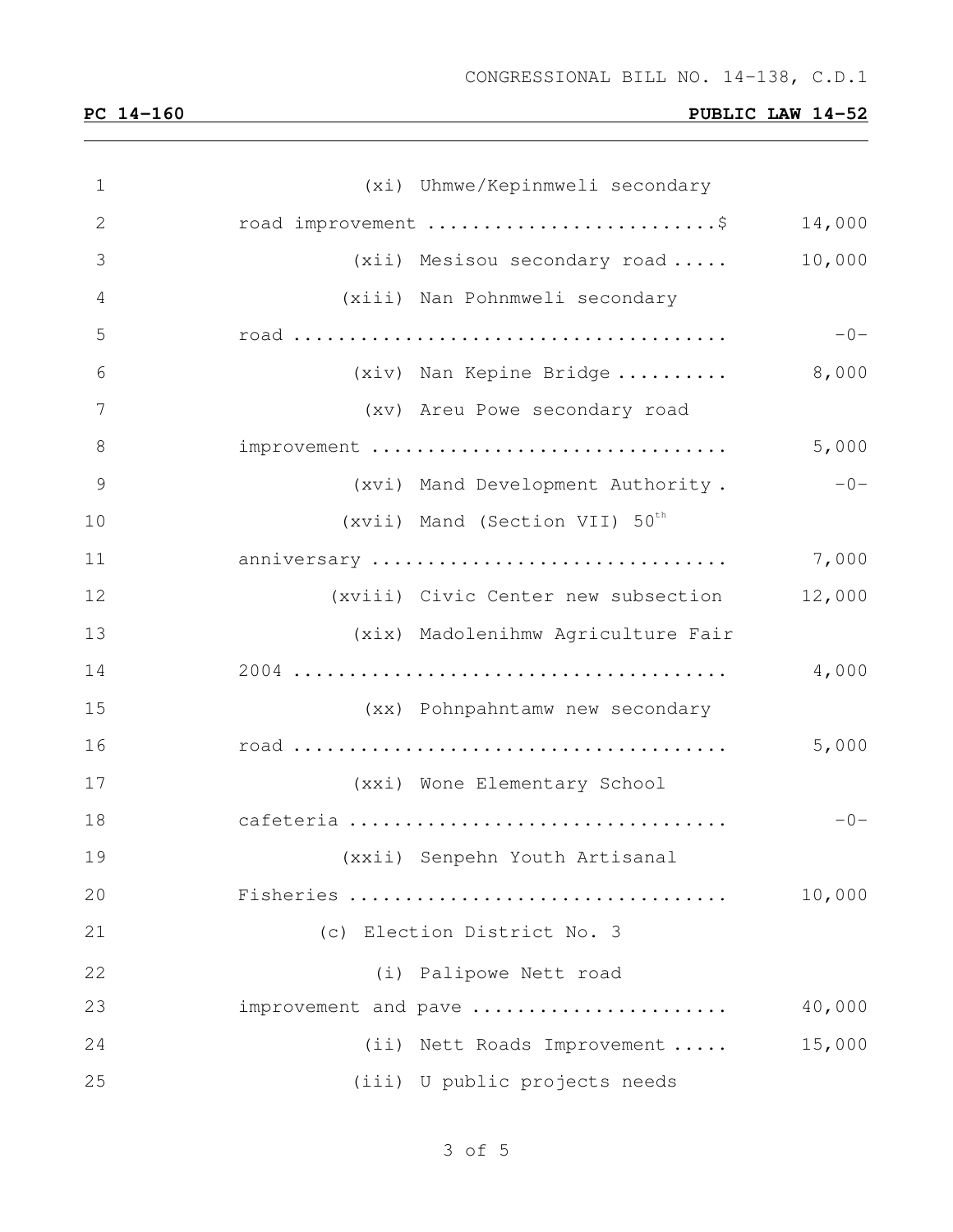| $\mathbf 1$   | a) Purchase of boat for                     |            |
|---------------|---------------------------------------------|------------|
| 2             | student transportation \$                   | 5,000      |
| 3             | b) Other U public                           |            |
| 4             |                                             | 20,000     |
| 5             | (iv) Mwoakilloa public facilities           |            |
| 6             | improvement and/or transportation expenses. | 20,000     |
| 7             | (v) Pingelap public facilities              |            |
| 8             | improvement and/or transportation expenses. | 20,000     |
| $\mathcal{G}$ | (vi) Purchase of road construction          |            |
| 10            | equipment for Pohnpei Transportation        |            |
| 11            | Authority                                   | 50,000     |
| 12            | (vii) Nandong II road                       |            |
| 13            | improvement                                 | 25,000     |
| 14            | (viii) School bus and heavy                 |            |
| 15            | equipment repair and maintenance            | 15,000     |
| 16            | (ix) Scholarship programs                   | 15,000     |
| 17            | (x) Election District 3                     |            |
| 18            | operations                                  | $35,000$ " |
| 19            |                                             |            |
| 20            |                                             |            |
| 21            |                                             |            |
| 22            |                                             |            |
| 23            |                                             |            |
| 24            |                                             |            |
| 25            |                                             |            |